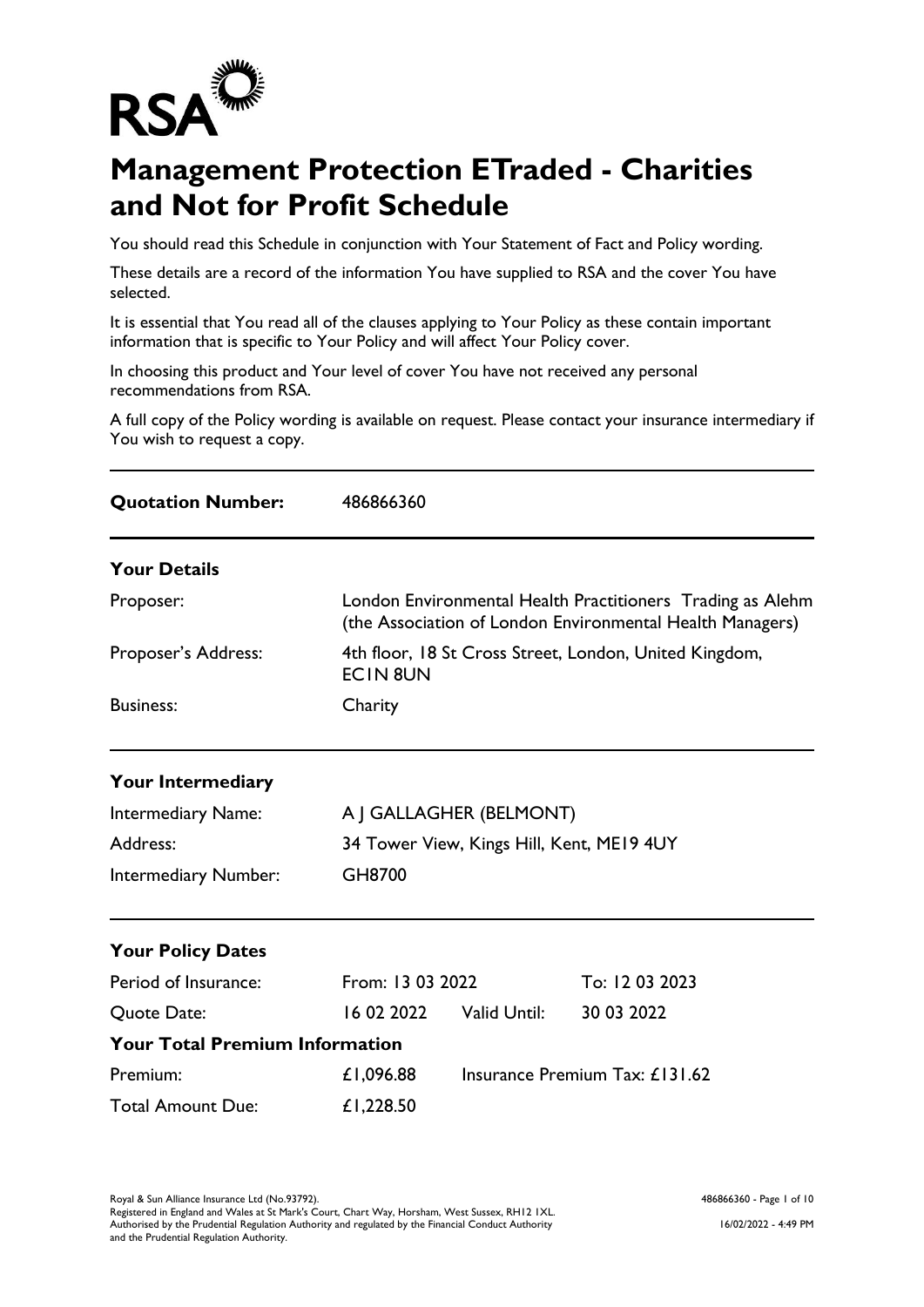

| <b>Reason for Issue:</b> | Quotation for New Policy |
|--------------------------|--------------------------|
|--------------------------|--------------------------|

## **Trustee Liability**

| <b>Limit of Indemnity</b> | £1,000,000 - Any One Claim                                    |
|---------------------------|---------------------------------------------------------------|
| <b>Your Contribution</b>  | £0 - Each and Every Claim or Loss as applicable               |
|                           | 35,000 USD Each and Every Loss as applicable in North America |

## **Corporate Liability**

| <b>Limit of Indemnity</b> | $£100,000 - Any One Claim$                                    |
|---------------------------|---------------------------------------------------------------|
| <b>Your Contribution</b>  | £2,500 - Each and Every Claim or Loss as applicable           |
|                           | 35,000 USD Each and Every Loss as applicable in North America |

## **Employment Practice Liability**

| <b>Limit of Indemnity</b> | £100,000 - Any One Claim                            |
|---------------------------|-----------------------------------------------------|
| <b>Your Contribution</b>  | £7,500 - Each and Every Claim or Loss as applicable |

### **Fidelity Cover**

**Limit of Indemnity** £50,000 - Aggregate **Your Contribution** £2,500 - Each and Every Claim or Loss as applicable

### **Additional Terms and Conditions**

Any clauses detailed below are subject otherwise to the terms and conditions of the Policy.

## **The following clauses apply to Your Policy:**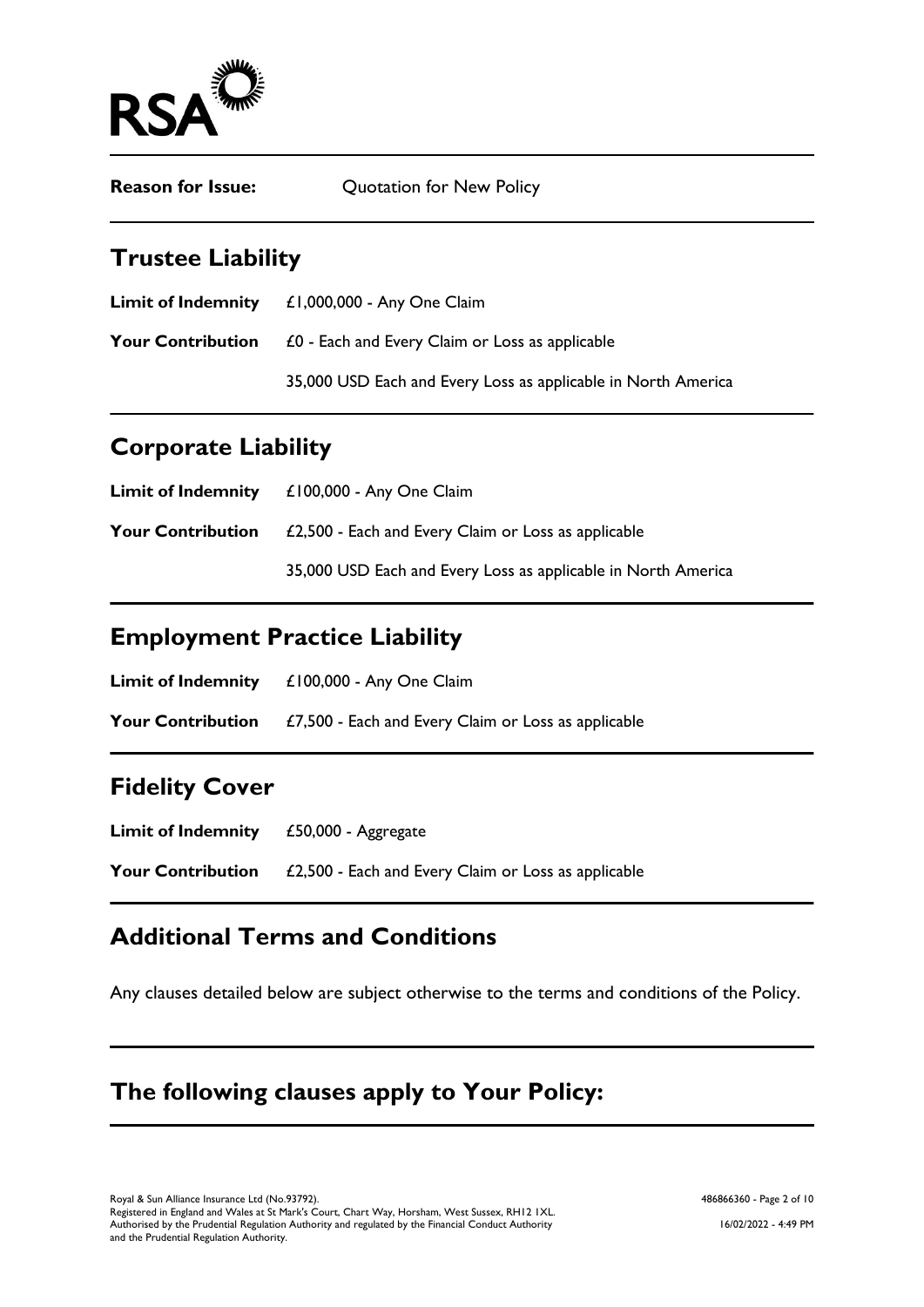

#### **Cyber Risks Endorsement**

**Loss** (which is otherwise covered by an Insuring Agreement and not specifically excluded by the Policy or any endorsement) due to a **Cyber Act** or **Cyber Incident** will be payable subject to all of the terms, conditions, warranties, endorsements, and exclusions of this **Policy**.

#### **Definitions**

**Computer System** means any computer, hardware, software, communications system, electronic device (including, but not limited to, smart phone, laptop, tablet, wearable device), server, cloud or microcontroller including any similar system or any configuration of the aforementioned and including any associated input, output, data storage device, networking equipment or back up facility, owned or operated by the **Company** or any other party. **Cyber Act** means an unauthorised, malicious or criminal act or series of related unauthorised, malicious or criminal acts, regardless of time and place, or the threat or hoax thereof involving access to, processing of, use of or operation of any **Computer System**. **Cyber Incident** means:

#### 1. any error or omission or series of related errors or omissions involving access to, processing of, use of or operation of any **Computer System**; or

2. any partial or total unavailability or failure or series of related partial or total unavailability or failures to access, process, use or operate any **Computer System**.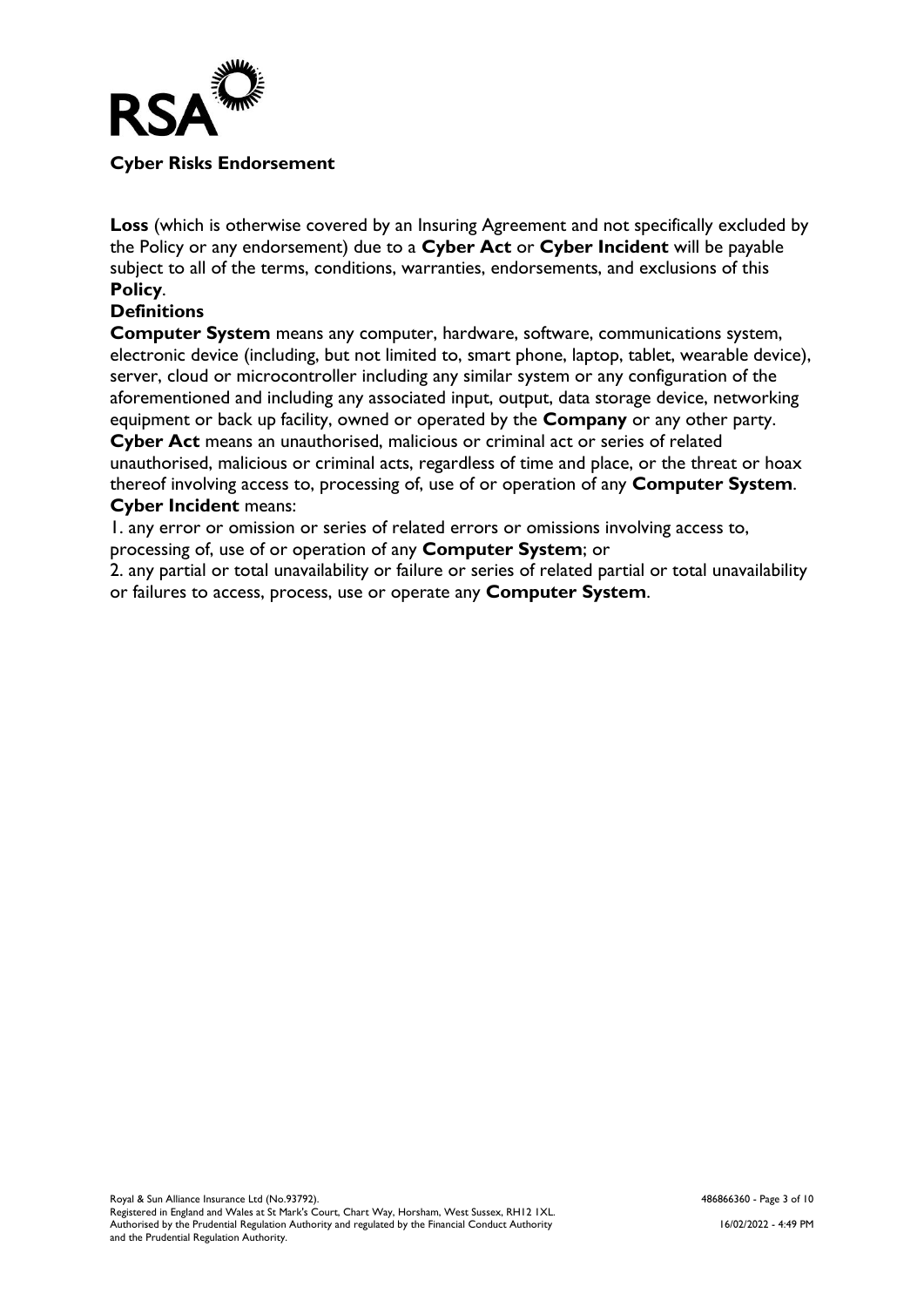

#### **Fidelity Policy Section Ransomware Exclusion**

This exclusion is applicable to IV. Fidelity Policy Section only and takes priority over any other provision in the Fidelity Policy Section.

The **Insurer** shall not be liable for any loss, damage, costs, expenses, **Ransom** or any other amount caused by, resulting from or arising out of **Ransomware** or **Denial of Service** or the threat or hoax thereof.

#### **Definitions**

**Ransom** means a demand for payment of money, including cryptocurrency or digital currency, or other valuable consideration, made by a third party holding itself out as responsible for an actual or threatened **Ransomware** or **Denial of Service** attack.

**Ransomware** means the introduction of malware or code directly or indirectly causing unauthorised:

1. total or partial blocking of access to, disruption of normal operations of, **Computer System(s)**; or

2. encryption, corruption, acquisition transmission or publication of, **Data**

3. connected with a demand for payment of a **Ransom**.

**Denial of Service** means an attack implemented over the internet or network to disrupt the normal operations of, or the total or partial blocking of access to, **Computer** 

**System(s)** through excessive network traffic connected with a demand for payment of a **Ransom**.

**Data** means information used, accessed, processed, transmitted or stored by a **Computer System**.

**Computer System** means any computer, hardware, software, communications system, electronic device (including, but not limited to, smart phone, laptop, tablet, wearable device), server, cloud or microcontroller including any similar system or any configuration of the aforementioned and including any associated input, output, data storage device, networking equipment or back up facility, owned or operated by **the Insured** or any other party.

#### RSA D&O 36: USA Blanket Exclusion

"The Insurer shall not be liable for Loss directly or indirectly based on, arising out of or in any way involving:

#### A. any USA Claim;

B. the actual or attempted enforcement, upholding or registration against the Insured by any arbitrator tribunal or court outside USA of any damages or other monetary awards, orders, judgements or negotiated settlements, claimant's costs and expenses and other costs and expenses connected with or arising out of any USA Claim; or

C. any Claim brought against the Insured as a consequence of the operations of any branch or subsidiary company or Outside Entity in USA.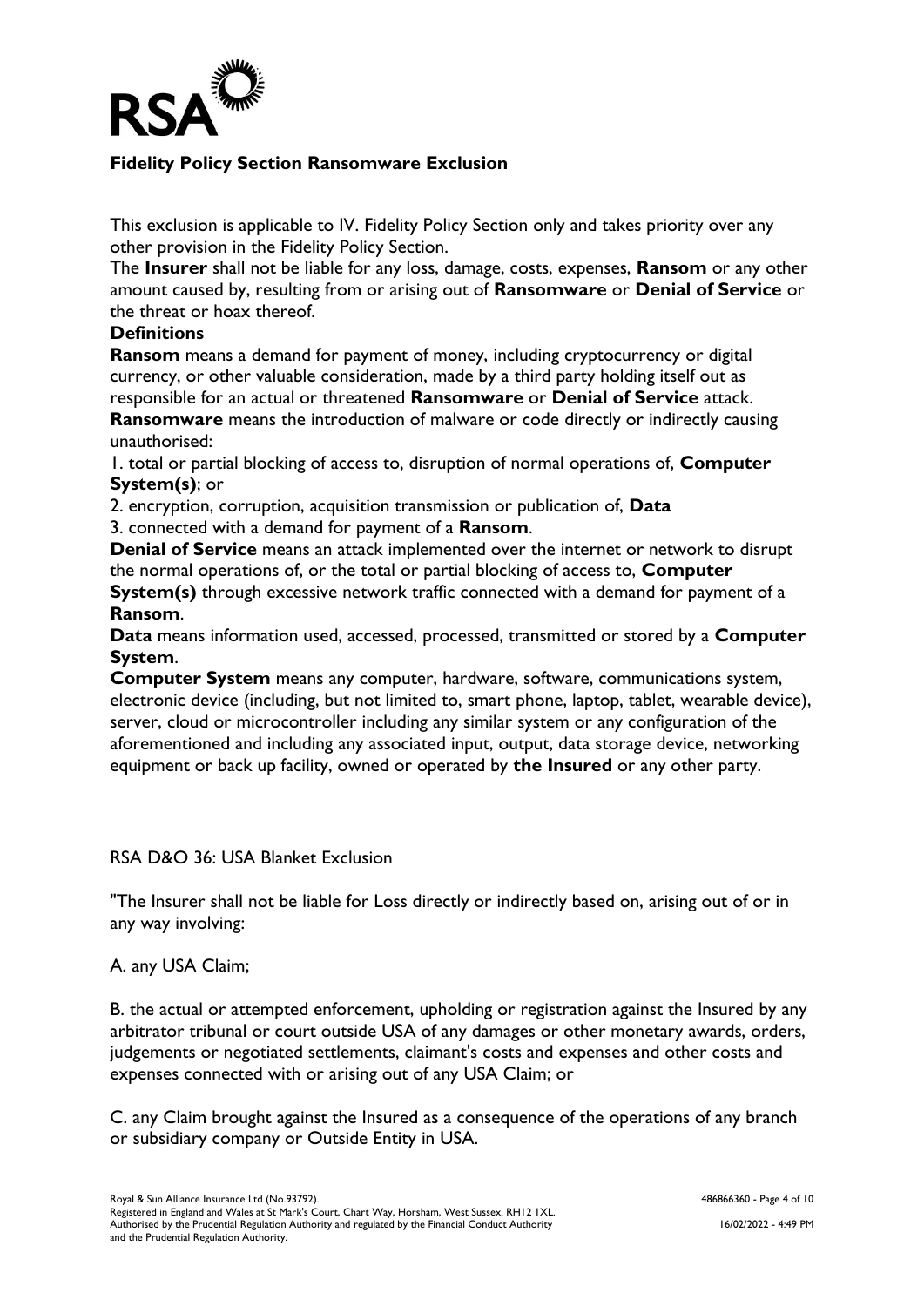

RSA D&O 45B: Professional Services Exclusion (Not For Profit & Charity)

We shall not be liable for Loss directly or indirectly based on, arising out of or in any way involving any breach of professional duty to a client, customer or other third party who relies on advice, design, specification or other professional services provided by or on behalf of the Insured.

#### RSA D&O 1: Bodily Injury Exclusion

We shall not be liable for Loss directly or indirectly based on, arising out of, or in any way involving any Claim arising out of, directly or indirectly resulting from or in consequence of, or in any way involving bodily injury, mental anguish, emotional distress, sickness, disease or death.

#### Non Standard Endorsement

It is hereby noted and agreed that with effect from 20th October 2017, Professional Indemnity Limit of Liability of £100,000 has been added to the policy for Nil Additional Premium. All other terms and conditions remain unchanged.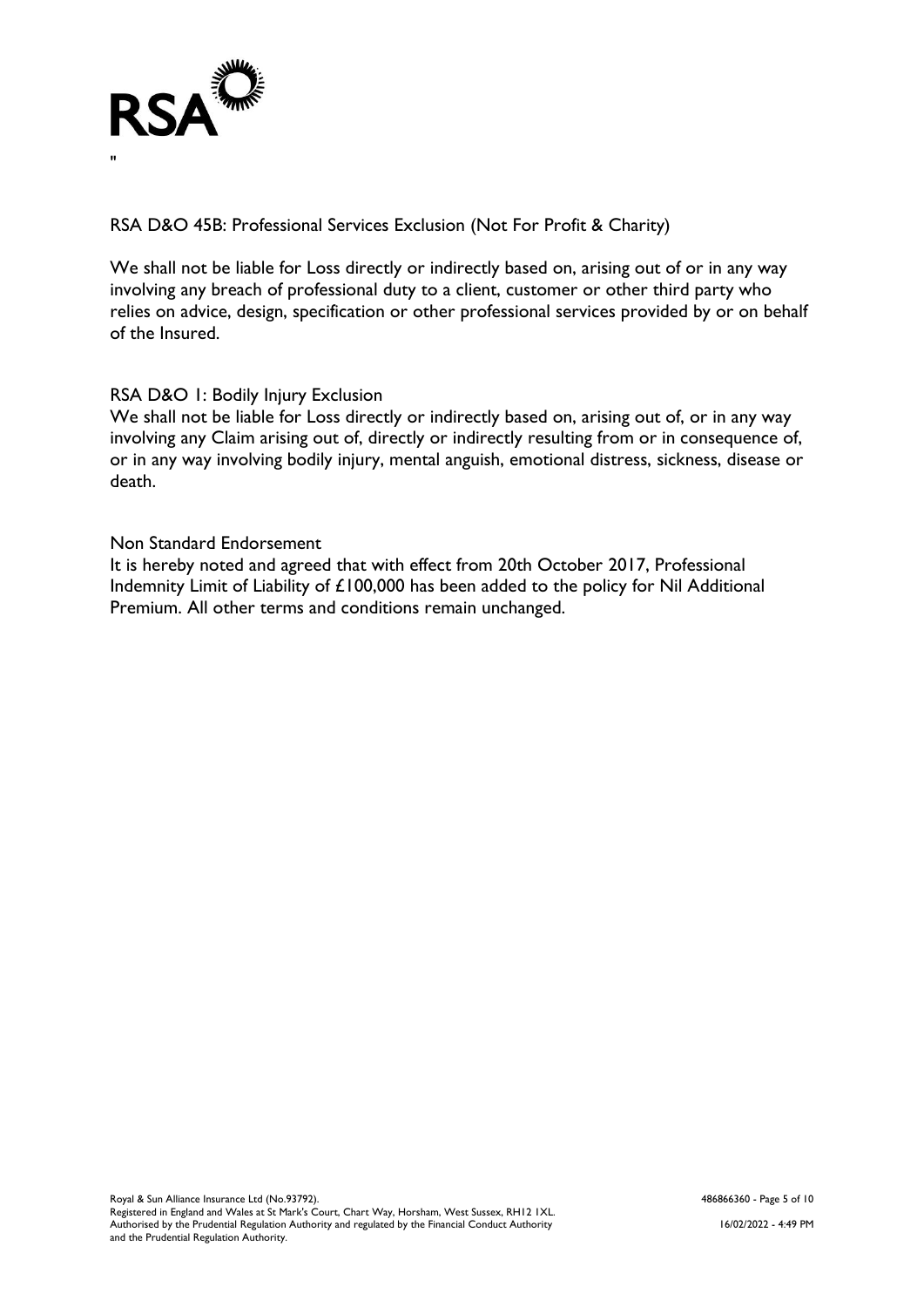

# **Your Management Protection New Business**

# **STATEMENT OF FACT**

## **General Details**

| <b>Quote Reference:</b>      | 486866360                                                                                                               |
|------------------------------|-------------------------------------------------------------------------------------------------------------------------|
| <b>Your Details</b>          |                                                                                                                         |
| Proposer:                    | London Environmental Health Practitioners Trading as Alehm<br>(the Association of London Environmental Health Managers) |
| <b>Proposer's Address:</b>   | 4th floor, 18 St Cross Street, London, United Kingdom,<br><b>ECIN 8UN</b>                                               |
| <b>Statement Issue Date:</b> | 16 02 2022                                                                                                              |

#### **Important Notice Concerning the Insured's Duty to make a fair presentation of the risk**

Before your Management Protection Insurance takes effect You have a duty to make a fair presentation of the risks to be insured under Your Insurance Policy. A fair presentation of the risk is one:

- Which:
	- o discloses to RSA every material circumstance which You know of or ought to know of; or
	- o gives RSA sufficient information to put RSA on notice that We will need to make further enquiries for the purpose of revealing those material circumstances,
- which makes that disclosure referred to above in a manner which is reasonably clear and accessible to RSA; and
- in which every material representation as to a matter of fact is substantially correct, and every material representation as to a matter of expectation or belief is made in good faith.
- A material circumstance is one that would influence RSA's decision as to whether or not to insure You and, if so, the terms of that insurance. If You are in any doubt as to whether a circumstance is material you should disclose it to RSA.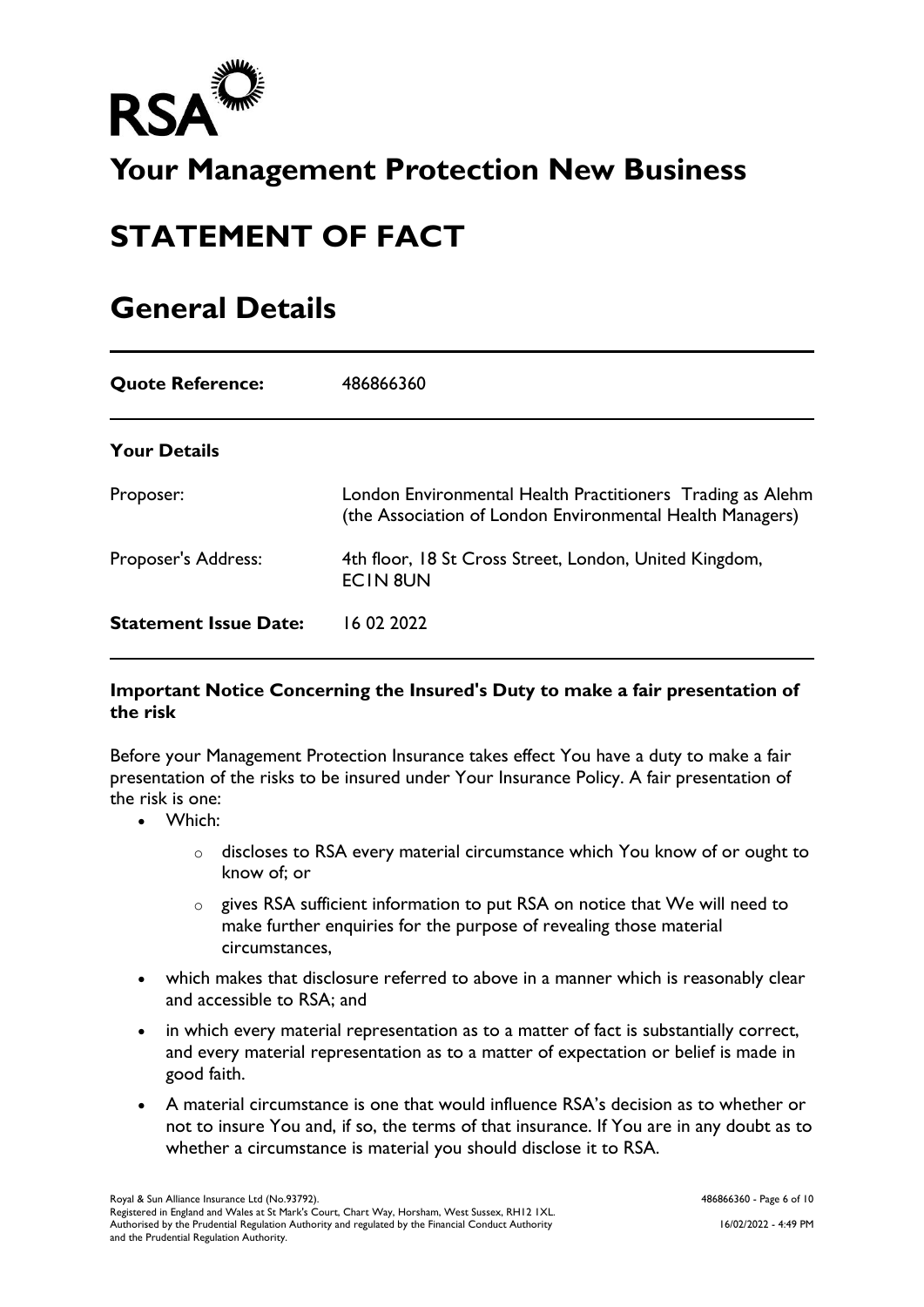

# **Your Business**

Please review the following information carefully.

Where You have provided this information electronically RSA have populated this for You.

Please tell RSA if any information is incorrect and provide the true position in the area provided for "Additional Information".

If You are unable to answer Yes to each question in this section please provide additional details to enable our Professional and Financial Lines underwriter to provide You with a quote.

- Your Company is: London Environmental Health Practitioners trading as Alehm (the Association of London Environmental Health Managers)
- The Policyholder was established in
- The annual turnover of the Company is £180,000

Please note that Your premium is based on the total turnover and where applicable the number of employees declared to RSA.

You must tell RSA immediately if this number has changed by more than 30% in the last 12 months.

- The assets of the Company are [undisclosed]
- The Company total net worth is (i.e. total assets of the Company exceed it's total liabilities) [undisclosed]
- Any Company does not have more than 25% of your assets or turnover in the USA or Canada or any debt or equity issued in the USA or Canada or any subsidiary companies in the USA or Canada
	- o Percentage of assets declared in the USA 0.00%
	- o Percentage of turnover declared to/from the USA 0.00%
- The Company has [undisclosed] Employee(s)
- The Company has [undisclosed] Location(s)

You or Your Directors, Trustees, Partners, Members, Officers or family members, paid, unpaid or on a voluntary basis, employed by the Company in a managerial or supervisory capacity or as a Director as defined under the Companies Act 2006:

- (1) has not
	- a. been declared bankrupt or insolvent or been the subject of bankruptcy proceedings in the previous 6 years
	- b. been convicted of or charged in respect of any criminal offence (other than motoring offences) in the previous 6 years
	- c. as at the Policy Inception Date have any prosecutions pending
- (2) have not been disqualified under the Company Directors Disqualification Act 1986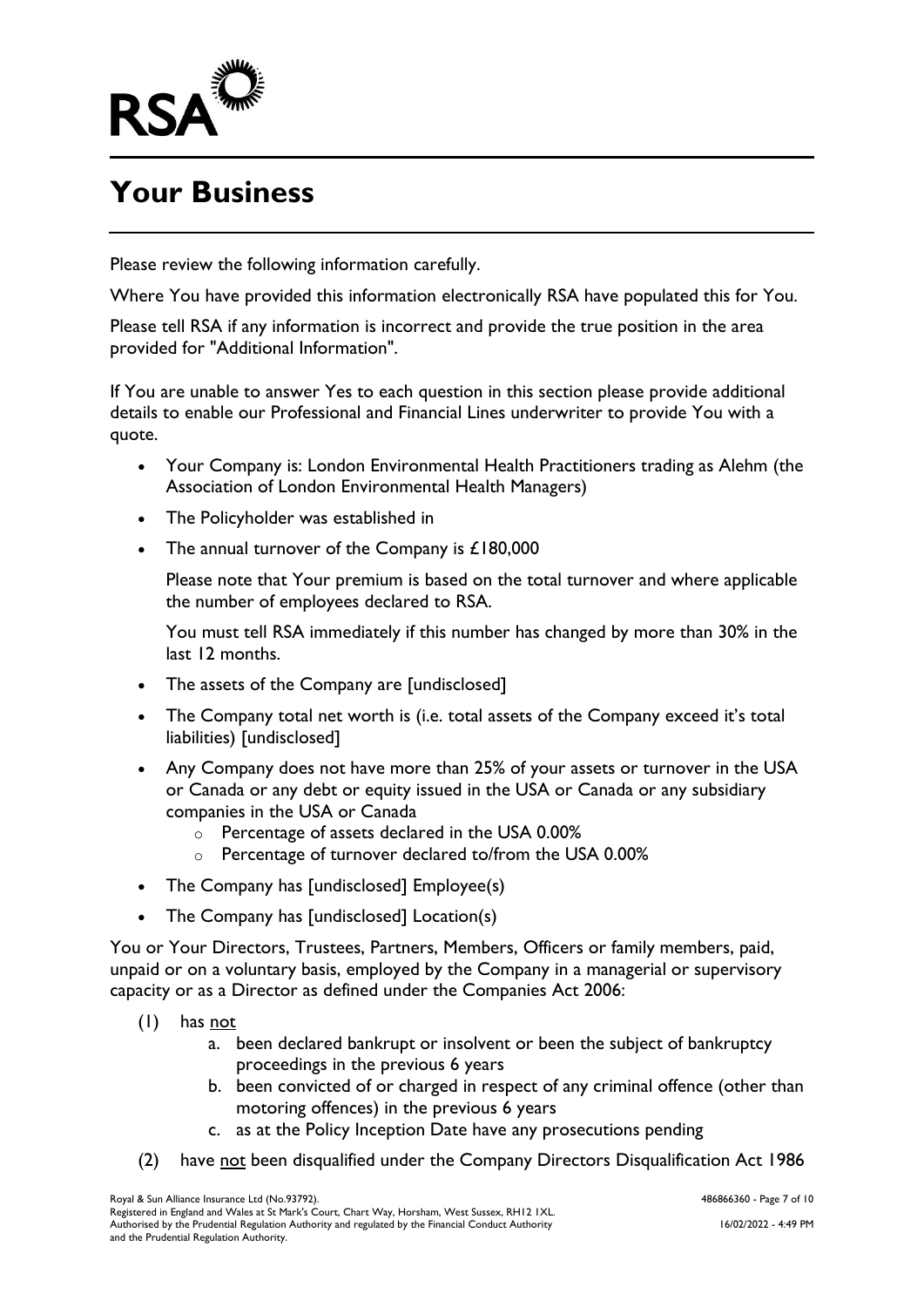

in the previous 6 years

#### **Employment Practices Liability Insurance**

- (3) You or any Company do use Your internal human resources department, external human resources consultants or legal advisors to review Your employment terminations
- (4) You or any Company do not anticipate any dismissal or redundancy of any Employee within the next 6 months
- (5) You or any Company does communicate employment and grievance policies in writing to all Employees

#### **Fidelity Cover**

(6) You and Your Company segregate all duties, with dual controls for signing cheques above £2,500 and issuing instructions for disbursment of assets or funds

#### You confirm:

- A You are not aware of a Claim or Loss (actual or alleged) against the Company or its Directors or Officers in relation to the risks of a similar type defined under this insurance (including extensions in cover) in the last 3 years which has not already been notified under any Policy underwritten by RSA in the last 3 years
- B. You are not aware of any circumstance which might give rise to a claim against the Company or any of its Directors or Officers in relation to the risks of a similar type defined under this insurance (including extensions in cover) in the last 3 years or which has not already been notified under any Policy underwritten by RSA in the last 3 years
- C. You or any Company have never had any
	- a. proposal for insurance refused or declined
	- b. insurance cancelled
	- c. renewal refused or declined by any insurance company
- D. You are not a subsidiary of another entity
- E. You do not have a registered legal entity outside the UK or are subject to the payment of non UK taxes
- F. You or any Company has not merged with, been acquired or acquired another entity in the previous 36 months
- G. Your auditors have not imposed any qualifications to any Company in the latest annual report and accounts (where an independent audit is required)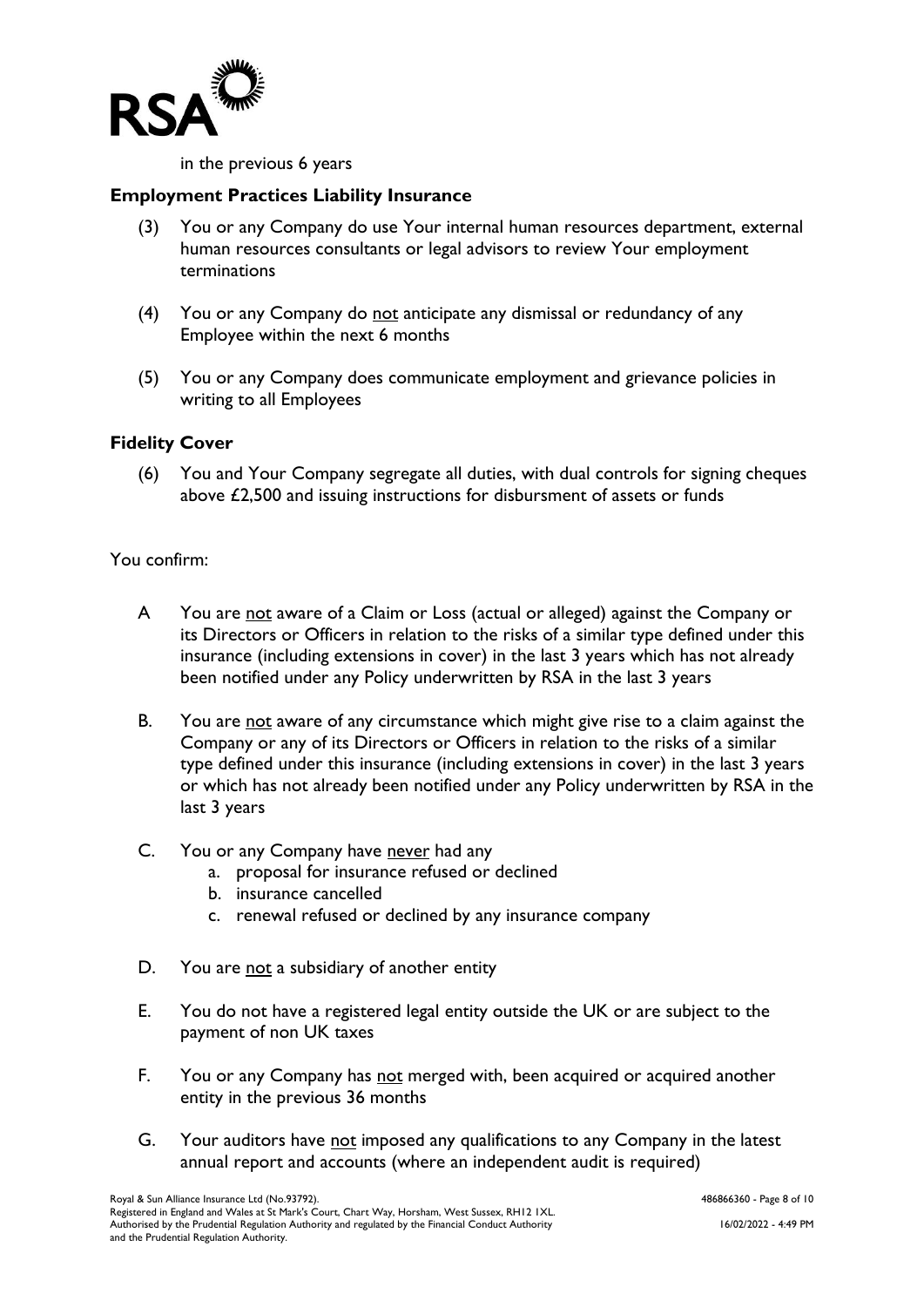

## **Important Information**

#### **Financial and Trade Sanctions**

Please be aware that RSA cannot provide insurance in circumstances where to do so would be in breach of any financial or trade sanctions imposed by the United Nations or any government, governmental or judicial body or regulatory agency.

## **Important Information about Your Declaration**

This Statement of Fact and such other information together form the "Proposal".

You shall ensure that the Proposal contains such information as is reasonably necessary to enable RSA to:

- (a) properly assess the risks to be insured under this Policy; and
- (b) decide whether and, if so, to what extent that We will provide You with insurance cover in respect of such risks referred to in (a) above

If You are in any doubt as to whether any information is material, it should be disclosed. Failure to disclose such facts could invalidate the Policy from inception or result in a claim not being paid.

If any of the answers provided in this declaration are "No" or You have provided "Additional information" this Statement of Fact will need to authorised by RSA. Upon review and acceptance of the declaration and additional information RSA will endorse the disclosure for reference.

You should keep a copy of this Statement of Fact and any other information supplied to RSA in connection with this quote.

This product is available to purchase on-line or electronically. Your on-line or electronic declaration should reflect the answers provided in this Statement of Fact and any other information supplied by You or on behalf of You.

You agree that, if any information has been provided by Your Insurance Intermediary, such person shall, for that purpose, be regarded as Your agent and acting on Your behalf and not as an RSA agent.

By accepting the declaration on-line or electronically to bind this Policy You will be